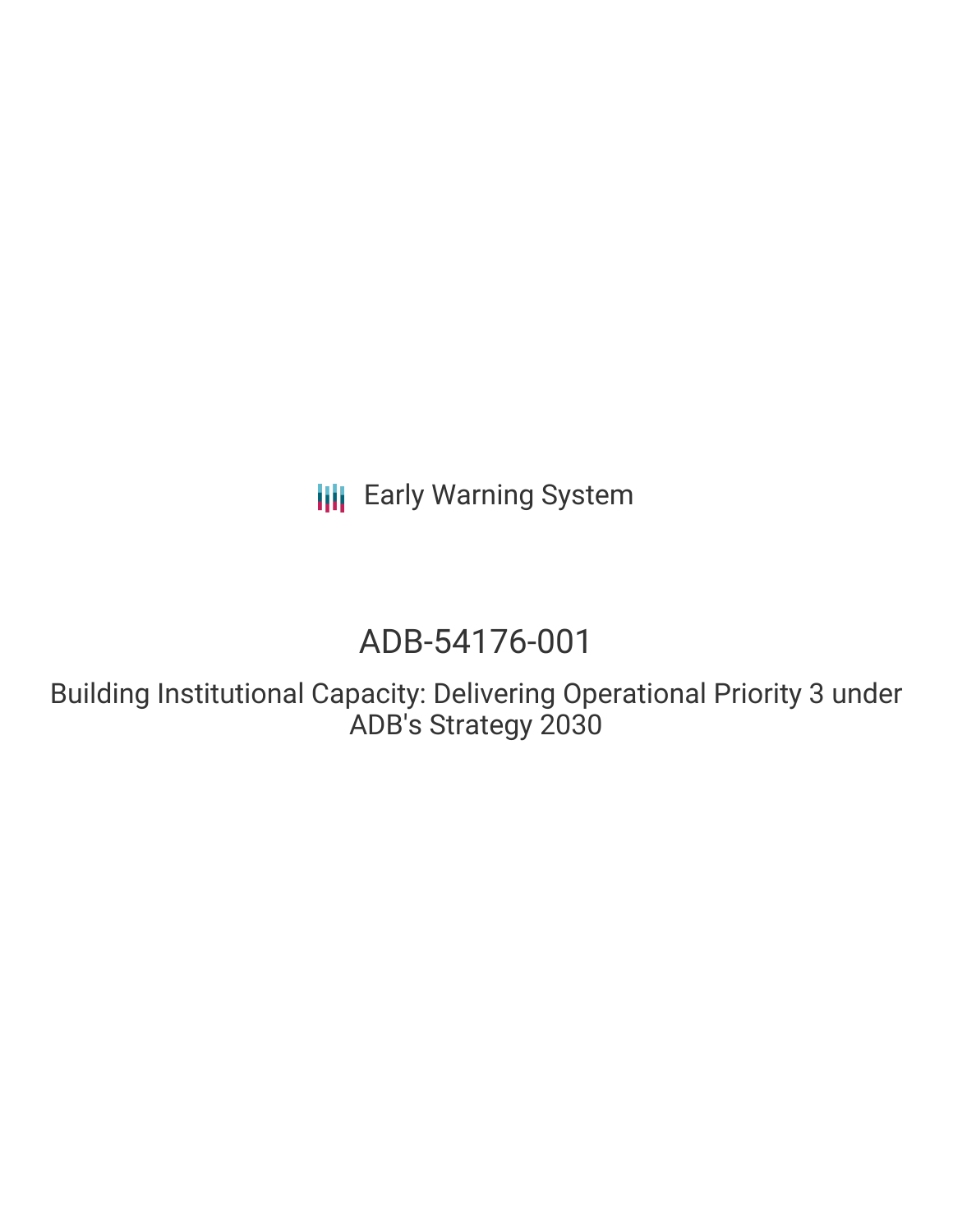

## **Quick Facts**

| <b>Financial Institutions</b>  | Asian Development Bank (ADB)                   |
|--------------------------------|------------------------------------------------|
| <b>Status</b>                  | Proposed                                       |
| <b>Bank Risk Rating</b>        |                                                |
| <b>Borrower</b>                | Regional                                       |
| <b>Sectors</b>                 | Climate and Environment, Technical Cooperation |
| <b>Investment Type(s)</b>      | Fund                                           |
| <b>Investment Amount (USD)</b> | \$2.50 million                                 |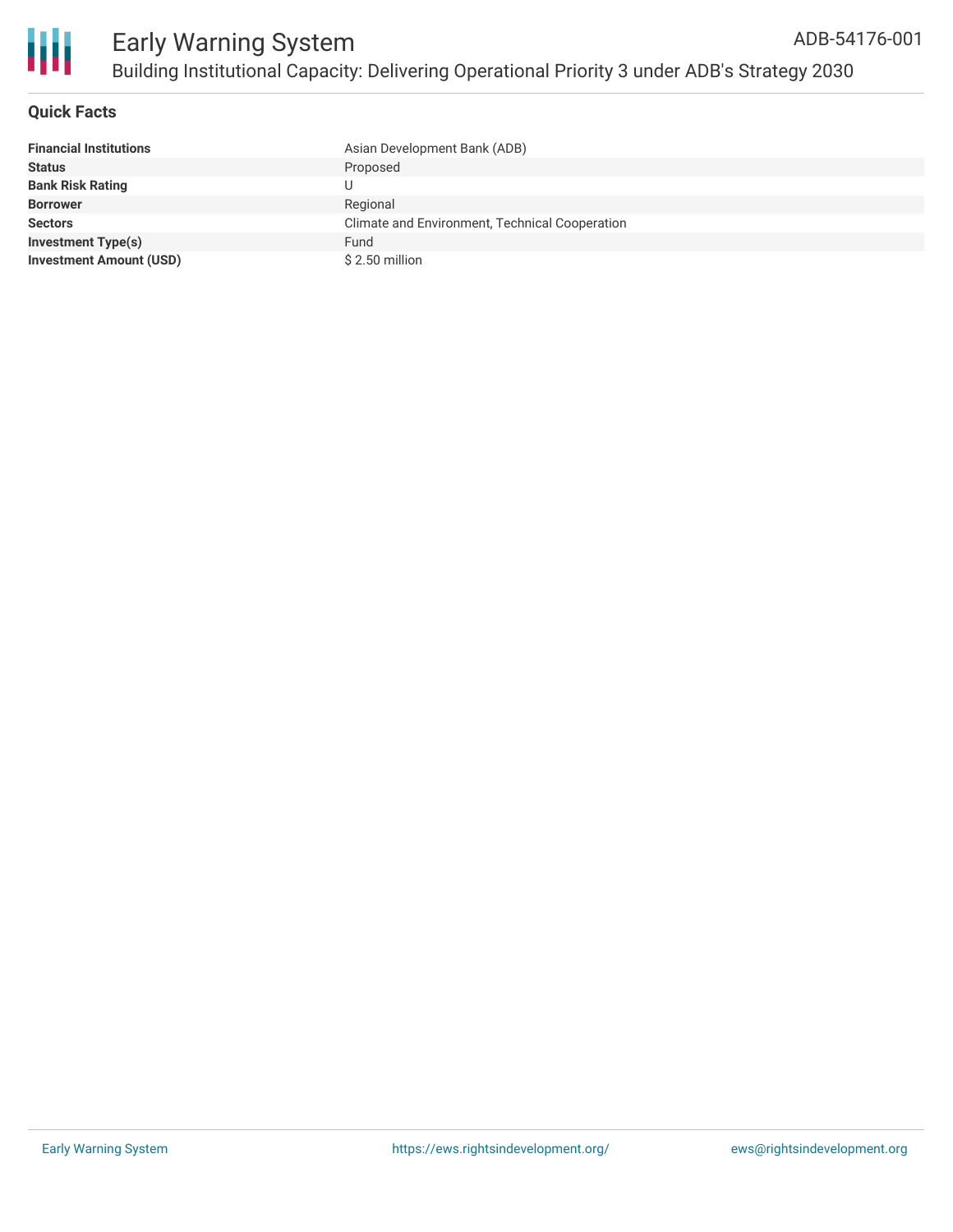

# **Project Description**

According to the bank's website, "The knowledge and support technical assistance (TA) will support activities to scale-up the operationalization of Strategy 2030's Operational Priority 3 (OP3) on tackling climate change, building climate and disaster resilience and enhancing environmental sustainability. The TA will enhance the knowledge and skills of representatives of developing member countries (DMCs) to (i) mobilize, track and report on climate finance, (ii) enhance management of climate and disaster risks, and (iii) ensure strategies and efforts of DMCs are aligned with the Paris Agreement temperature goals of 2 degrees Celsius with aspiration of reaching 1.5 degrees Celsius."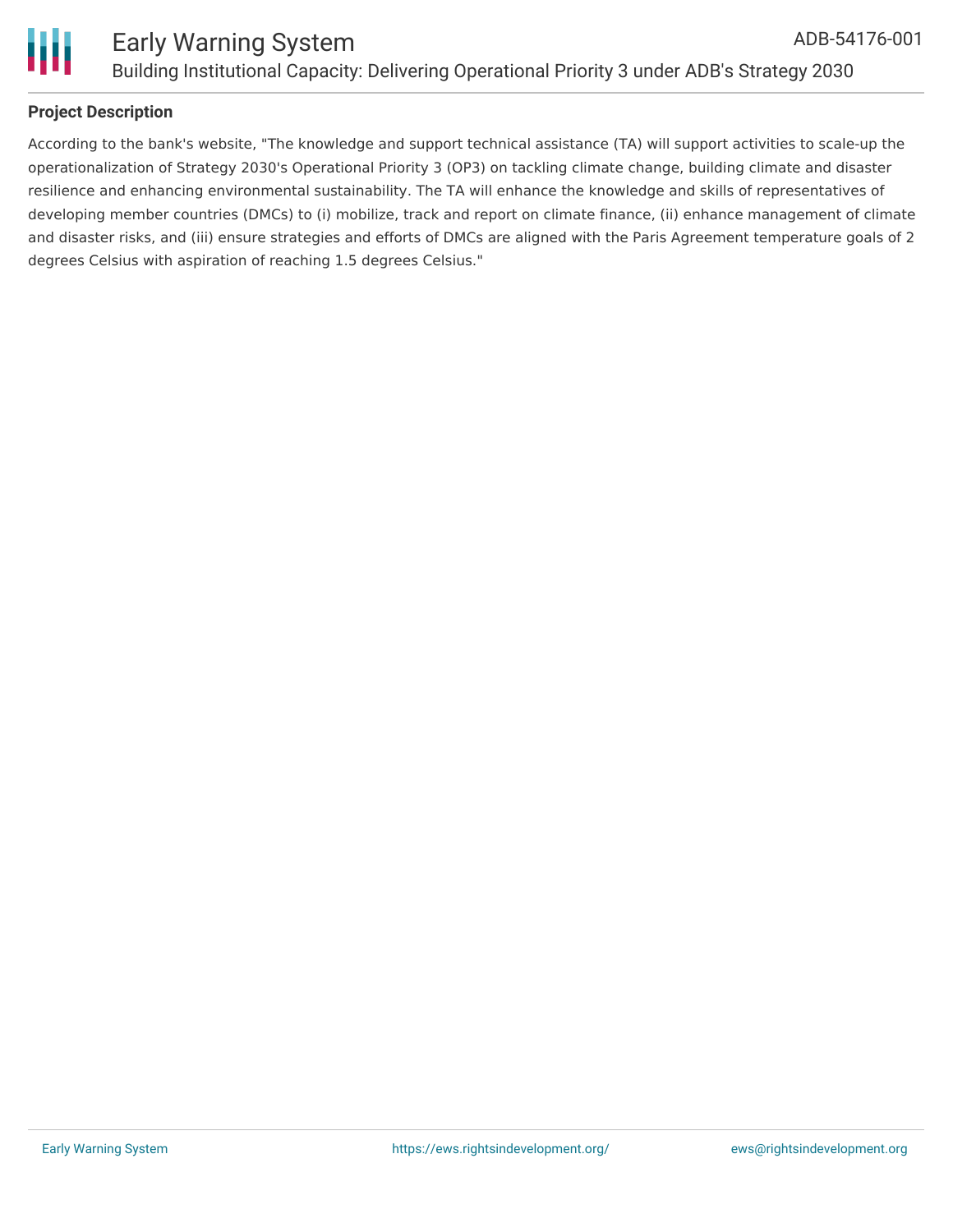

#### **Investment Description**

Asian Development Bank (ADB)

Climate Change Fund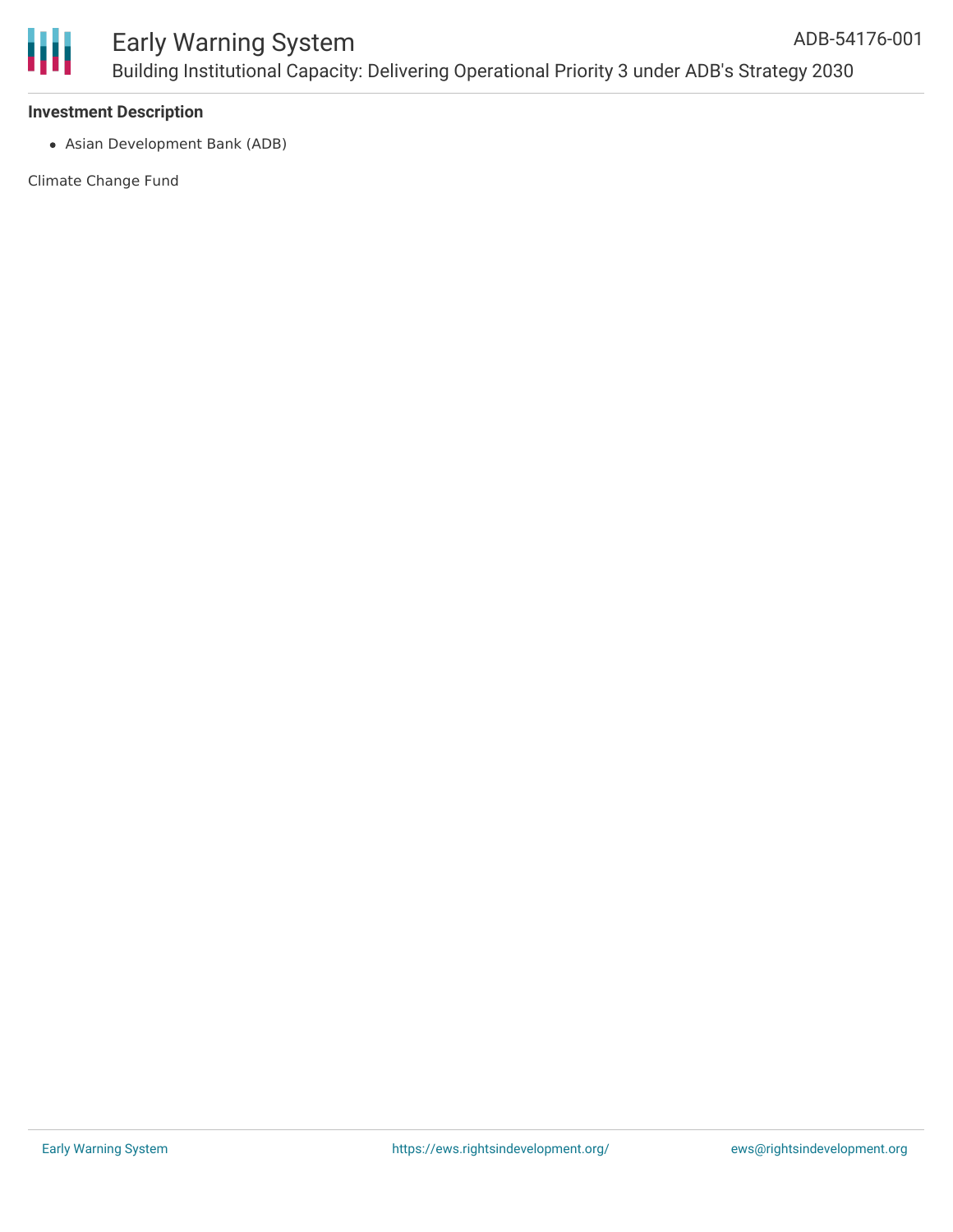## **Contact Information**

Responsible ADB Officer Javier, Esmyra P. Responsible ADB Department Sustainable Development and Climate Change Department Responsible ADB Division SDCD

#### **ACCOUNTABILITY MECHANISM OF ADB**

The Accountability Mechanism is an independent complaint mechanism and fact-finding body for people who believe they are likely to be, or have been, adversely affected by an Asian Development Bank-financed project. If you submit a complaint to the Accountability Mechanism, they may investigate to assess whether the Asian Development Bank is following its own policies and procedures for preventing harm to people or the environment. You can learn more about the Accountability Mechanism and how to file a complaint at: <http://www.adb.org/site/accountability-mechanism/main>